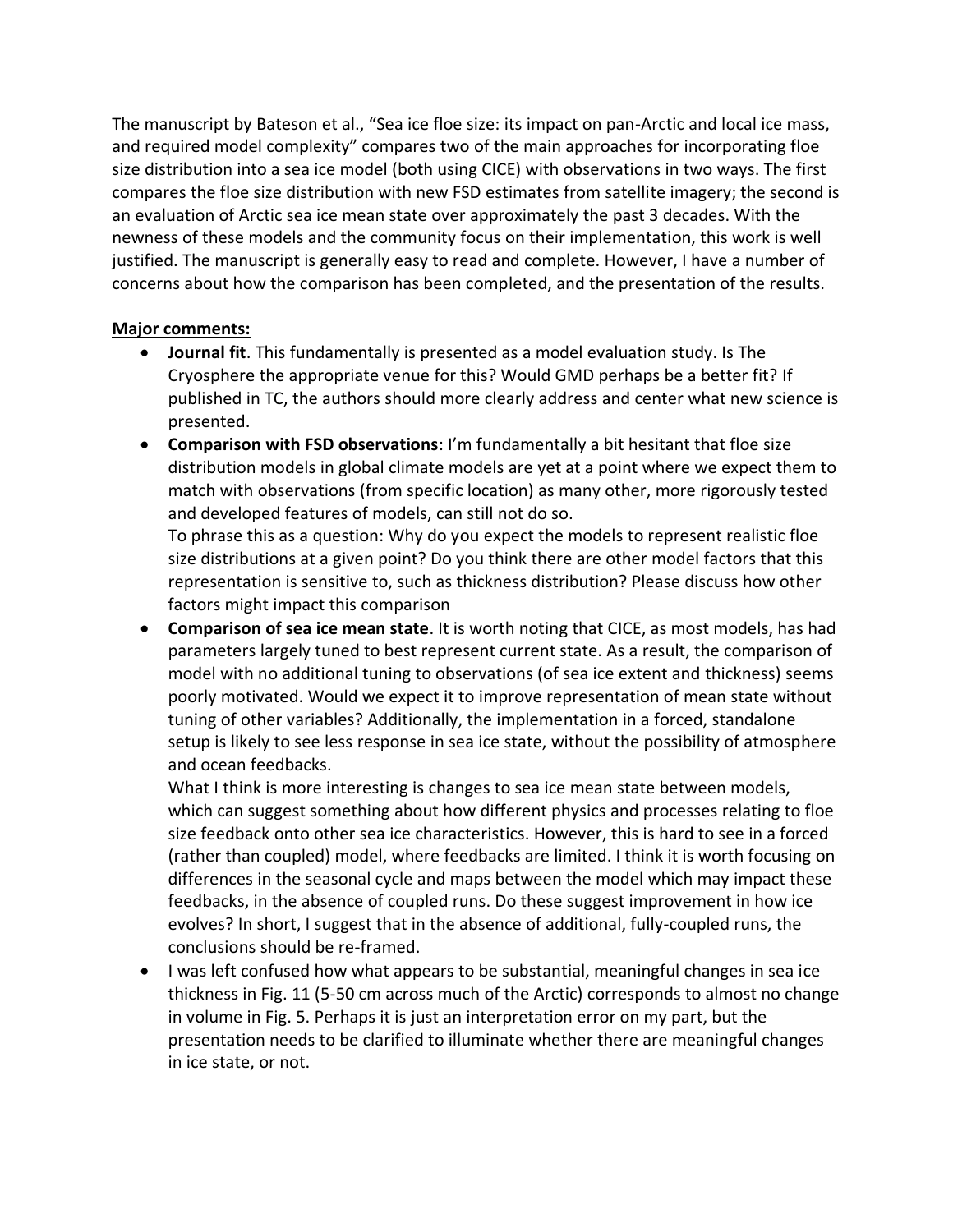## **Minor/specific comments:**

- P1, L1: It would be helpful to provide a brief introduction to the range of floe ice sizes and key processes (and why it is useful to capture it with a distribution, as is often done for thickness)
- P1, L16: I would suggest that the sentence beginning with "Observations show…" should go before the sentence beginning with "Large-scale…" on L15.
- P1, L36: Is cluster of sea ice into larger floes really a process impacted by floe size, or is it primarily a process in determining floe size?
- P1, L37-38: May be worth considering additionally/alternatively citing Keen et al., 2021, which summarizes CMIP6 sea ice models and show that most use some derivation of CICE or LIM, which all have the same lateral melting parameterization
- P1, L39: Floe size is also not considered in dynamics.
- P2, L5: Why? Need to briefly describe the floe size distribution to justify why a power law is used (i.e., that typically more small floes). Replace "…generally fitted to a…" with "…summarized by fitting to a…"
- P2, L17: Please note to what degree power law does/doesn't fit observations summarized. Is it a manner of convenience, or do observations support its use?
- P2, L23-27: as noted above, it would be helpful to mention these processes earlier in introduction
- P2, L28: It would be helpful to include a transition sentence motivating introduction of brittle facture – that it is missing in most models, and may be important. Perhaps something like what is currently L42-43.
- P3, L3 and L4: replace "represents" with "is in"
- P3, L32: Would be helpful to also introduce the ITD, which is referenced in relation to the prognostic model
- P4, L11: Is there any possibility for ice-ocean feedbacks, such as albedo feedback, in this setup? Please specifically address in the text
- P4, L24: It would be helpful to be more clear in the description of CICE and general model that this is being used in a standalone setup.
- P4, L39: What is the L used in standard implementation? Is it 300 m, as used in lateral melt? Please define.
- P5, L19: In the introduction you present the WIPoFSD before the prognostic model. It would be helpful to be consistent about the order throughout manuscript. I suggest presenting WIPoFSD, then prognostic model, the brittle fracture scheme.
- P6, L31: change to "spatial and temporal scales" or "spatial scale and timescale" or similar
- P7, L1, 11, etc.: I'm not really sure I understand the physical implications of I var. What is it intended to represent? What are the implications for observational comparisons?
- P7, L36: Is there anything that can be referenced to demonstrate that ERA-Interim wave product is reasonable to use for the Arctic? What is the treatment for waves in sea ice?
- P8, L9: Why 'best'? Unless you plan to show others runs involved in selection process, I suggest use of just 'WIPoFSD' and 'prog' for simplicity and clarity
- P8, L27: Perhaps simply "FSD observations" as title?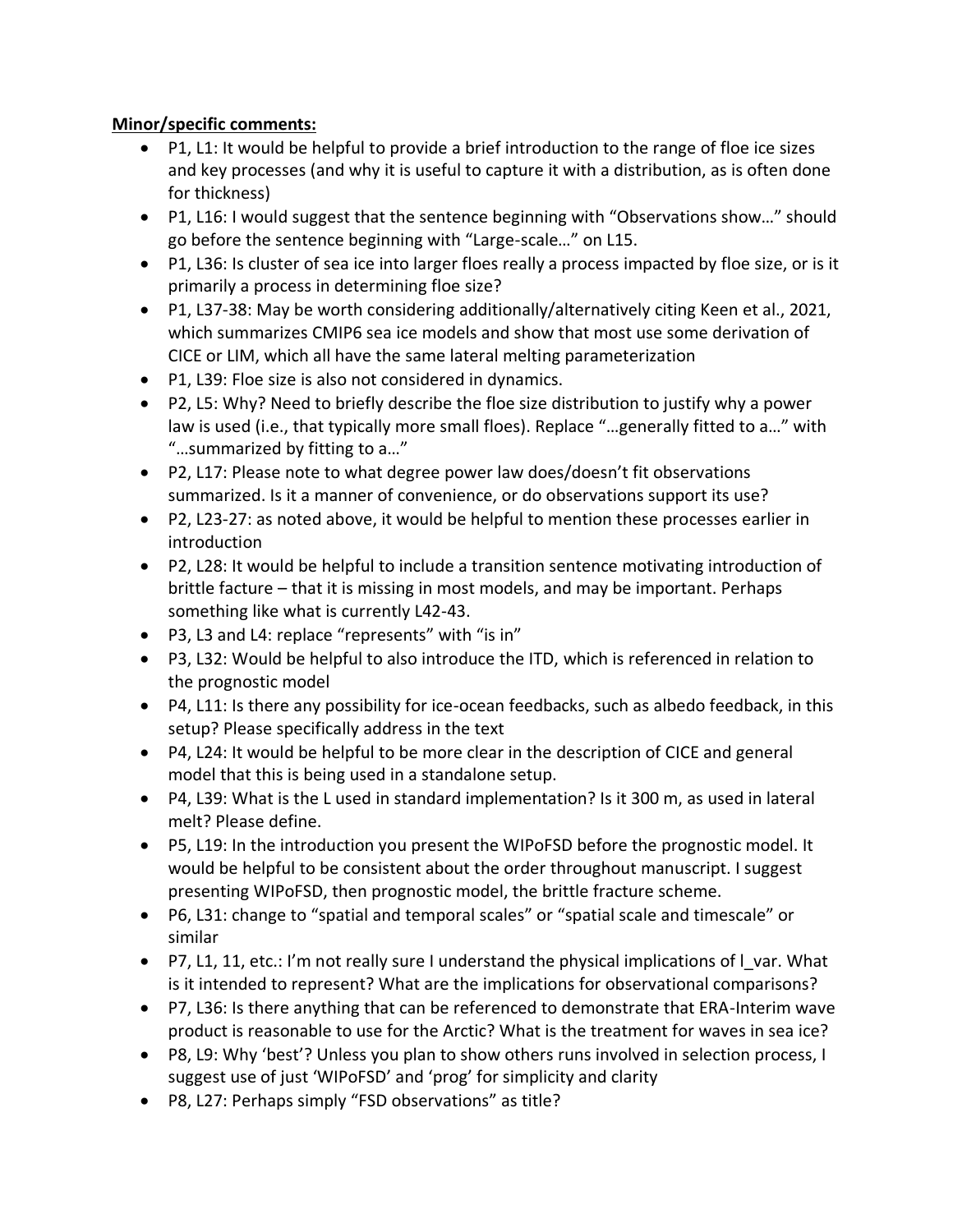- P8, L29-30: I believe since this is included in contributions and acknowledgements, it is not necessary to include funding or names of contributors here.
- P8, L31: replace 'samples' with images
- L31: remove "three months"
- L39-40: What is the impact of this (as well as lower cutoff, L43+)? It seems like you could instead include the largest floes in the largest category, which may sometimes show a FSD with the uptick demonstrated by the prognostic model.
- P9, L11: change "is not novel" to "has been used previously"
- P9, L27: Is there an appropriate reference for this statement?
- P10, L8: Perhaps simply "Comparison of sea ice extent and volume" might be a clearer heading
- P10, L1-3: It would be helpful to show some results of when and where the brittle fracture scheme is implemented. Where is it most necessary? What does this suggest about what it corresponds to physically?
- P10, L 18-20: I think it is necessary to clarify here that these runs are done in a standalone setting, and that the possibility for feedbacks in a fully coupled climate model may give different results.
- P10, L23-24: It's not clear what negative trends in the percent difference suggest. Does this suggest some sort of feedback in model?
- P13, L14-16: Maps show more substantial changes in representation of sea ice state. Do these suggest improvements?
- P14, L34: It may be worth mentioning that this is particularly relevant in a standalone sea ice model, as run here. In a coupled context (for which climate models are often used) the sea ice model is typically a small component of the total cost, and so the additional cost from the FSD is relatively not substantial.
- P15, L6: What is meant by 'in-ice wave scheme'? Is it more accurate to say that the waves are forced with reanalysis?
- P15, L19: Future work to address the impact on Antarctic sea ice representation and comparison with observations may also be useful
- Figure 1: I find this figure really hard to interpret currently. A few reasons/suggestions... It might be better to use more realistic 'floe diameter' bounds, or to remove numbers from y axis, as it currently is hard to interpret these as actual bins. Only 2 examples are needed showing where redistribution is applied and where it isn't (for example, far left and far right). For one where redistribution is applied, show the new floe size distribution resulting more clearly. It would also be helpful to add lines showing actual density gradient for comparison to dashed purple line.
- Figure 2: I'm not convinced that this is necessarily a "non-physical feature" of the model, as it is simply capturing floes that are potentially beyond the bounds here, and is not reported as such in Roach et al., 2018. A comparison to observations without largest floes removed may be helpful to show if this is ever observed in observations. Additionally, please add a label to this figure demonstrating that it is only for areas of SIC 15-80%